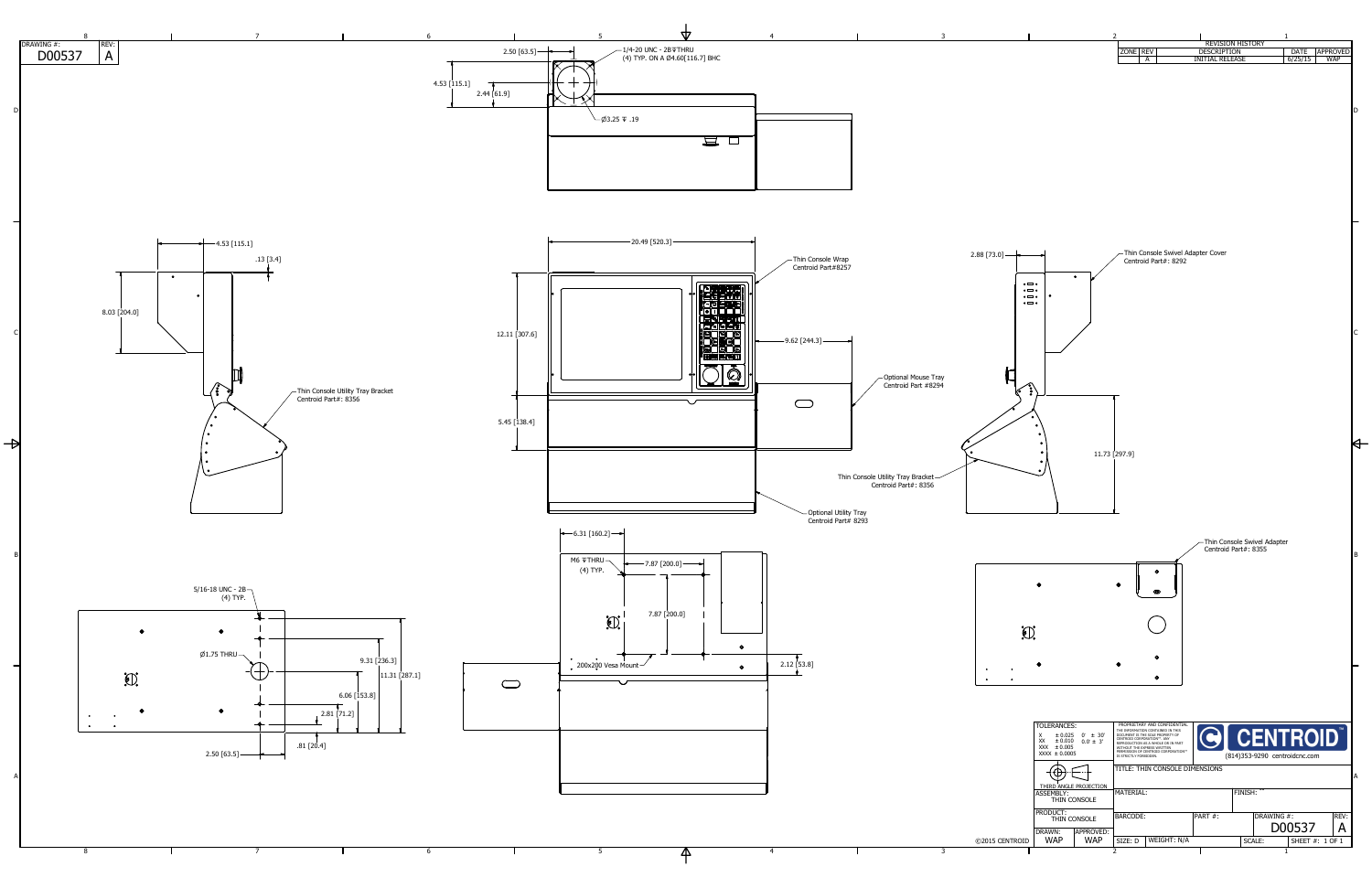TOLERANCES:  $X \pm 0.025$  $XX \pm 0.010$  $XXX \pm 0.005$  $XXX \pm 0.0005$ 

 $\bullet$ 

 $0^{\circ}$   $\pm$  30'  $0.0^{\circ} \pm 3'$ 

1

2

3

 $\boxed{17}$ 

4

5

| <b>REV:</b><br>D00749<br>$\mathsf{A}$<br>6<br>D<br>œ<br>8<br>$2\,$<br>Ο<br>Ο<br>9<br>0<br>$\boldsymbol{o}$<br>∜<br>Ω<br>$\bm{O}$<br>$5\overline{)}$<br>3 <sup>1</sup><br>B<br>SlimLine Console Mounting Arm Kit Part #13933 PARTS LIST<br><b>PART NUMBER</b><br><b>ITEM</b><br><b>QTY</b><br><b>DESCRIPTION</b><br>2657<br><b>ARM BASE</b><br>$\overline{2}$<br>2142<br><b>ARM MILL SUPPORT</b><br>$\overline{3}$<br><b>CONSOLE ARM</b><br><b>TORQUE TUBE</b><br>$\overline{4}$<br>12723<br>1<br>5<br>1/2" BLACK WASHER<br>$\overline{2}$<br>2764<br>6<br>1/2-13 X 4-1/2" CAP BOLT<br>1833<br>$\overline{7}$<br>1/2-13 NYLOCK NUT<br>1672<br>$\mathbf 1$<br>8<br>1957<br>3/8 SPLIT WASHER<br>$\overline{4}$<br>9<br>3/8-16 X 1" HEX BOLT<br>3272<br>$\overline{4}$<br>3" SQUARE PLUG<br>4440<br>10<br><b>CONSOLE MOUNT</b><br>4464<br>11<br>1/4-20 X 1/2" SHCS<br>12<br> 986 <br>$\overline{4}$<br>MOUNTING PLATE<br>13<br>4462<br>1<br>ITEMS 11 THRU 20<br>14<br>4443<br><b>SHAFT COLLAR</b><br><b>SLIMLINE SWIVEL</b><br>A<br>15<br>4442<br><b>WAVE SPRING</b><br>16<br>8292<br><b>COVER</b><br>PART #11028 - CO<br>17<br>8355<br><b>BRACKET</b><br>PART #13150 - CO<br>18<br>$ 6-32\times3/8"$ PHIL PAN SCREW<br>1490<br>$\overline{4}$<br>19<br>2392<br>1/4-20 X 3/4" BHCS<br>$\overline{4}$<br>$5/16 - 18 \times 1/2$ " BHCS<br>20<br>$2^{\circ}$<br>2102<br>8<br>6 |           | 8 |  | 6                      |
|--------------------------------------------------------------------------------------------------------------------------------------------------------------------------------------------------------------------------------------------------------------------------------------------------------------------------------------------------------------------------------------------------------------------------------------------------------------------------------------------------------------------------------------------------------------------------------------------------------------------------------------------------------------------------------------------------------------------------------------------------------------------------------------------------------------------------------------------------------------------------------------------------------------------------------------------------------------------------------------------------------------------------------------------------------------------------------------------------------------------------------------------------------------------------------------------------------------------------------------------------------------------------------------------------------------------------------------------------------------------------|-----------|---|--|------------------------|
|                                                                                                                                                                                                                                                                                                                                                                                                                                                                                                                                                                                                                                                                                                                                                                                                                                                                                                                                                                                                                                                                                                                                                                                                                                                                                                                                                                          | DRAWING#: |   |  |                        |
|                                                                                                                                                                                                                                                                                                                                                                                                                                                                                                                                                                                                                                                                                                                                                                                                                                                                                                                                                                                                                                                                                                                                                                                                                                                                                                                                                                          |           |   |  |                        |
|                                                                                                                                                                                                                                                                                                                                                                                                                                                                                                                                                                                                                                                                                                                                                                                                                                                                                                                                                                                                                                                                                                                                                                                                                                                                                                                                                                          |           |   |  |                        |
|                                                                                                                                                                                                                                                                                                                                                                                                                                                                                                                                                                                                                                                                                                                                                                                                                                                                                                                                                                                                                                                                                                                                                                                                                                                                                                                                                                          |           |   |  |                        |
|                                                                                                                                                                                                                                                                                                                                                                                                                                                                                                                                                                                                                                                                                                                                                                                                                                                                                                                                                                                                                                                                                                                                                                                                                                                                                                                                                                          |           |   |  |                        |
|                                                                                                                                                                                                                                                                                                                                                                                                                                                                                                                                                                                                                                                                                                                                                                                                                                                                                                                                                                                                                                                                                                                                                                                                                                                                                                                                                                          |           |   |  |                        |
|                                                                                                                                                                                                                                                                                                                                                                                                                                                                                                                                                                                                                                                                                                                                                                                                                                                                                                                                                                                                                                                                                                                                                                                                                                                                                                                                                                          |           |   |  |                        |
|                                                                                                                                                                                                                                                                                                                                                                                                                                                                                                                                                                                                                                                                                                                                                                                                                                                                                                                                                                                                                                                                                                                                                                                                                                                                                                                                                                          |           |   |  |                        |
|                                                                                                                                                                                                                                                                                                                                                                                                                                                                                                                                                                                                                                                                                                                                                                                                                                                                                                                                                                                                                                                                                                                                                                                                                                                                                                                                                                          |           |   |  |                        |
|                                                                                                                                                                                                                                                                                                                                                                                                                                                                                                                                                                                                                                                                                                                                                                                                                                                                                                                                                                                                                                                                                                                                                                                                                                                                                                                                                                          |           |   |  |                        |
|                                                                                                                                                                                                                                                                                                                                                                                                                                                                                                                                                                                                                                                                                                                                                                                                                                                                                                                                                                                                                                                                                                                                                                                                                                                                                                                                                                          |           |   |  |                        |
|                                                                                                                                                                                                                                                                                                                                                                                                                                                                                                                                                                                                                                                                                                                                                                                                                                                                                                                                                                                                                                                                                                                                                                                                                                                                                                                                                                          |           |   |  |                        |
|                                                                                                                                                                                                                                                                                                                                                                                                                                                                                                                                                                                                                                                                                                                                                                                                                                                                                                                                                                                                                                                                                                                                                                                                                                                                                                                                                                          |           |   |  |                        |
|                                                                                                                                                                                                                                                                                                                                                                                                                                                                                                                                                                                                                                                                                                                                                                                                                                                                                                                                                                                                                                                                                                                                                                                                                                                                                                                                                                          |           |   |  |                        |
|                                                                                                                                                                                                                                                                                                                                                                                                                                                                                                                                                                                                                                                                                                                                                                                                                                                                                                                                                                                                                                                                                                                                                                                                                                                                                                                                                                          |           |   |  | <b>OPTIONAL 2.</b>     |
|                                                                                                                                                                                                                                                                                                                                                                                                                                                                                                                                                                                                                                                                                                                                                                                                                                                                                                                                                                                                                                                                                                                                                                                                                                                                                                                                                                          |           |   |  |                        |
|                                                                                                                                                                                                                                                                                                                                                                                                                                                                                                                                                                                                                                                                                                                                                                                                                                                                                                                                                                                                                                                                                                                                                                                                                                                                                                                                                                          |           |   |  |                        |
|                                                                                                                                                                                                                                                                                                                                                                                                                                                                                                                                                                                                                                                                                                                                                                                                                                                                                                                                                                                                                                                                                                                                                                                                                                                                                                                                                                          |           |   |  |                        |
|                                                                                                                                                                                                                                                                                                                                                                                                                                                                                                                                                                                                                                                                                                                                                                                                                                                                                                                                                                                                                                                                                                                                                                                                                                                                                                                                                                          |           |   |  |                        |
|                                                                                                                                                                                                                                                                                                                                                                                                                                                                                                                                                                                                                                                                                                                                                                                                                                                                                                                                                                                                                                                                                                                                                                                                                                                                                                                                                                          |           |   |  |                        |
|                                                                                                                                                                                                                                                                                                                                                                                                                                                                                                                                                                                                                                                                                                                                                                                                                                                                                                                                                                                                                                                                                                                                                                                                                                                                                                                                                                          |           |   |  |                        |
|                                                                                                                                                                                                                                                                                                                                                                                                                                                                                                                                                                                                                                                                                                                                                                                                                                                                                                                                                                                                                                                                                                                                                                                                                                                                                                                                                                          |           |   |  |                        |
|                                                                                                                                                                                                                                                                                                                                                                                                                                                                                                                                                                                                                                                                                                                                                                                                                                                                                                                                                                                                                                                                                                                                                                                                                                                                                                                                                                          |           |   |  |                        |
|                                                                                                                                                                                                                                                                                                                                                                                                                                                                                                                                                                                                                                                                                                                                                                                                                                                                                                                                                                                                                                                                                                                                                                                                                                                                                                                                                                          |           |   |  |                        |
|                                                                                                                                                                                                                                                                                                                                                                                                                                                                                                                                                                                                                                                                                                                                                                                                                                                                                                                                                                                                                                                                                                                                                                                                                                                                                                                                                                          |           |   |  |                        |
|                                                                                                                                                                                                                                                                                                                                                                                                                                                                                                                                                                                                                                                                                                                                                                                                                                                                                                                                                                                                                                                                                                                                                                                                                                                                                                                                                                          |           |   |  |                        |
|                                                                                                                                                                                                                                                                                                                                                                                                                                                                                                                                                                                                                                                                                                                                                                                                                                                                                                                                                                                                                                                                                                                                                                                                                                                                                                                                                                          |           |   |  | ITEMS 16 THRU 19       |
|                                                                                                                                                                                                                                                                                                                                                                                                                                                                                                                                                                                                                                                                                                                                                                                                                                                                                                                                                                                                                                                                                                                                                                                                                                                                                                                                                                          |           |   |  | <b>CONSOLE TO MOUI</b> |
|                                                                                                                                                                                                                                                                                                                                                                                                                                                                                                                                                                                                                                                                                                                                                                                                                                                                                                                                                                                                                                                                                                                                                                                                                                                                                                                                                                          |           |   |  |                        |
|                                                                                                                                                                                                                                                                                                                                                                                                                                                                                                                                                                                                                                                                                                                                                                                                                                                                                                                                                                                                                                                                                                                                                                                                                                                                                                                                                                          |           |   |  |                        |
|                                                                                                                                                                                                                                                                                                                                                                                                                                                                                                                                                                                                                                                                                                                                                                                                                                                                                                                                                                                                                                                                                                                                                                                                                                                                                                                                                                          |           |   |  |                        |
|                                                                                                                                                                                                                                                                                                                                                                                                                                                                                                                                                                                                                                                                                                                                                                                                                                                                                                                                                                                                                                                                                                                                                                                                                                                                                                                                                                          |           |   |  |                        |
|                                                                                                                                                                                                                                                                                                                                                                                                                                                                                                                                                                                                                                                                                                                                                                                                                                                                                                                                                                                                                                                                                                                                                                                                                                                                                                                                                                          |           |   |  |                        |
|                                                                                                                                                                                                                                                                                                                                                                                                                                                                                                                                                                                                                                                                                                                                                                                                                                                                                                                                                                                                                                                                                                                                                                                                                                                                                                                                                                          |           |   |  |                        |
|                                                                                                                                                                                                                                                                                                                                                                                                                                                                                                                                                                                                                                                                                                                                                                                                                                                                                                                                                                                                                                                                                                                                                                                                                                                                                                                                                                          |           |   |  |                        |
|                                                                                                                                                                                                                                                                                                                                                                                                                                                                                                                                                                                                                                                                                                                                                                                                                                                                                                                                                                                                                                                                                                                                                                                                                                                                                                                                                                          |           |   |  |                        |
|                                                                                                                                                                                                                                                                                                                                                                                                                                                                                                                                                                                                                                                                                                                                                                                                                                                                                                                                                                                                                                                                                                                                                                                                                                                                                                                                                                          |           |   |  |                        |



CNC User

DRAWN: **APPROVED:** 

12  $\begin{pmatrix} 15 \end{pmatrix}$ 

MATERIAL:

ASSEMBLY:

DRAWING #:

SCALE:

D00749

SHEET #: 1 OF  $5$ 

FINISH:

A

TITLE:



PRODUCT: BARCODE: PART #: DRAWING #: REV:

SIZE: D | WEIGHT: N/A

|             |              | <b>REVISION HISTORY</b> |             |                 |
|-------------|--------------|-------------------------|-------------|-----------------|
| <b>ZONE</b> | <b>REV</b>   | <b>DESCRIPTION</b>      | <b>DATE</b> | <b>APPROVED</b> |
|             | $\mathsf{A}$ | <b>INITIAL RELEASE</b>  |             |                 |
|             |              |                         |             |                 |
|             |              |                         |             |                 |
|             |              |                         |             |                 |
|             |              |                         |             |                 |
|             |              |                         |             |                 |

 $\sqrt{10}$ 

THIRD ANGLE PROJECTION

ASSEMBLY, CONSOLE ARM

**CENTROID** 

19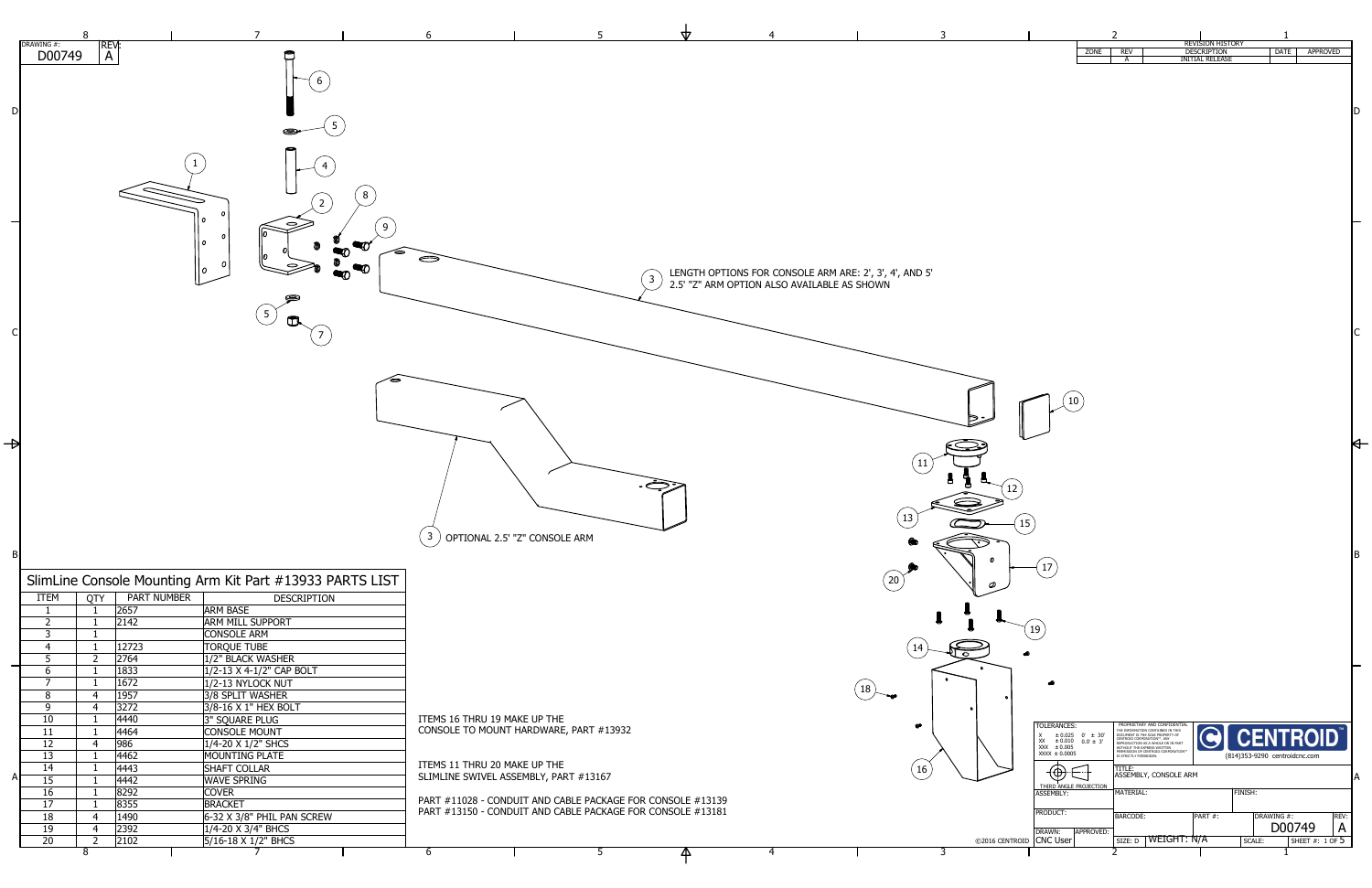|                                                                                                      | フ                                                                                                                                                                          |                                              |                                 |                               |                 |
|------------------------------------------------------------------------------------------------------|----------------------------------------------------------------------------------------------------------------------------------------------------------------------------|----------------------------------------------|---------------------------------|-------------------------------|-----------------|
|                                                                                                      | ZONE   REV<br>A                                                                                                                                                            | <b>DESCRIPTION</b><br><b>INITIAL RELEASE</b> | <b>REVISION HISTORY</b>         | <b>DATE</b>                   | <b>APPROVED</b> |
|                                                                                                      |                                                                                                                                                                            |                                              |                                 |                               |                 |
|                                                                                                      |                                                                                                                                                                            |                                              |                                 |                               |                 |
|                                                                                                      |                                                                                                                                                                            |                                              |                                 |                               | D               |
|                                                                                                      |                                                                                                                                                                            |                                              |                                 |                               |                 |
| CENTROID SLIMLINE CONSOLE MOUNT ARM KIT PART #13933<br>MOUNTED WITH INCLUDED "C" BRACKET AS SHOWN    |                                                                                                                                                                            |                                              |                                 |                               |                 |
|                                                                                                      |                                                                                                                                                                            |                                              |                                 |                               |                 |
|                                                                                                      |                                                                                                                                                                            |                                              |                                 |                               |                 |
|                                                                                                      |                                                                                                                                                                            | CONSOLE ABOVE ARM ORIENTATION-               |                                 |                               |                 |
|                                                                                                      |                                                                                                                                                                            |                                              |                                 |                               |                 |
|                                                                                                      |                                                                                                                                                                            |                                              |                                 |                               |                 |
|                                                                                                      |                                                                                                                                                                            |                                              |                                 |                               |                 |
|                                                                                                      |                                                                                                                                                                            |                                              |                                 |                               |                 |
|                                                                                                      |                                                                                                                                                                            |                                              |                                 |                               |                 |
|                                                                                                      |                                                                                                                                                                            |                                              |                                 |                               |                 |
|                                                                                                      |                                                                                                                                                                            |                                              |                                 |                               |                 |
|                                                                                                      |                                                                                                                                                                            |                                              |                                 |                               |                 |
|                                                                                                      |                                                                                                                                                                            |                                              |                                 |                               |                 |
|                                                                                                      |                                                                                                                                                                            |                                              |                                 |                               |                 |
|                                                                                                      |                                                                                                                                                                            |                                              |                                 |                               |                 |
|                                                                                                      |                                                                                                                                                                            |                                              |                                 |                               |                 |
|                                                                                                      |                                                                                                                                                                            |                                              |                                 |                               |                 |
|                                                                                                      |                                                                                                                                                                            |                                              |                                 |                               |                 |
|                                                                                                      |                                                                                                                                                                            |                                              |                                 |                               |                 |
|                                                                                                      |                                                                                                                                                                            |                                              |                                 |                               |                 |
|                                                                                                      |                                                                                                                                                                            |                                              |                                 |                               |                 |
|                                                                                                      |                                                                                                                                                                            |                                              |                                 |                               |                 |
|                                                                                                      |                                                                                                                                                                            |                                              |                                 |                               |                 |
|                                                                                                      |                                                                                                                                                                            |                                              |                                 |                               | B               |
|                                                                                                      |                                                                                                                                                                            |                                              |                                 |                               |                 |
|                                                                                                      |                                                                                                                                                                            |                                              |                                 |                               |                 |
|                                                                                                      |                                                                                                                                                                            |                                              |                                 |                               |                 |
|                                                                                                      |                                                                                                                                                                            |                                              |                                 |                               |                 |
|                                                                                                      |                                                                                                                                                                            |                                              |                                 |                               |                 |
|                                                                                                      |                                                                                                                                                                            |                                              |                                 |                               |                 |
| <b>CONSOLE BELOW ARM ORIENTATION</b>                                                                 |                                                                                                                                                                            |                                              |                                 |                               |                 |
|                                                                                                      |                                                                                                                                                                            |                                              |                                 |                               |                 |
| <b>TOLERANCES:</b>                                                                                   | PROPRIETARY AND CONFIDENTIAL<br>THE INFORMATION CONTAINED IN THIS                                                                                                          |                                              |                                 |                               |                 |
| $\pm 0.025$ 0° $\pm 30'$<br>X<br>XX<br>$\pm 0.010$<br>$0.0^{\circ} \pm 3^{\circ}$<br>XXX $\pm 0.005$ | DOCUMENT IS THE SOLE PROPERTY OF<br>CENTROID CORPORATION™. ANY<br>REPRODUCTION AS A WHOLE OR IN PART<br>WITHOUT THE EXPRESS WRITTEN<br>PERMISSION OF CENTROID CORPORATION™ |                                              | G CENTROID                      |                               |                 |
| $XXX \pm 0.0005$                                                                                     | IS STRICTLY FORBIDDEN.<br>TITLE:                                                                                                                                           |                                              | (814) 353-9290 centroid cnc.com |                               |                 |
| ┯<br>THIRD ANGLE PROJECTION                                                                          | <b>ASSEMBLY, CONSOLE ARM</b>                                                                                                                                               |                                              |                                 |                               | А               |
| ASSEMBLY:                                                                                            | <b>MATERIAL:</b>                                                                                                                                                           |                                              | FINISH:                         |                               |                 |
| PRODUCT:                                                                                             | <b>BARCODE:</b>                                                                                                                                                            | PART#:                                       | DRAWING #:                      |                               | REV:            |
| DRAWN:<br>APPROVED:<br><b>CNC User</b><br><b>2016 CENTROID</b>                                       |                                                                                                                                                                            | WEIGHT: N/A                                  |                                 | D00749<br>SHEET #: $2$ OF $5$ | A               |
|                                                                                                      | SIZE: D<br>2                                                                                                                                                               |                                              | <b>SCALE:</b>                   | 1                             |                 |
|                                                                                                      |                                                                                                                                                                            |                                              |                                 |                               |                 |



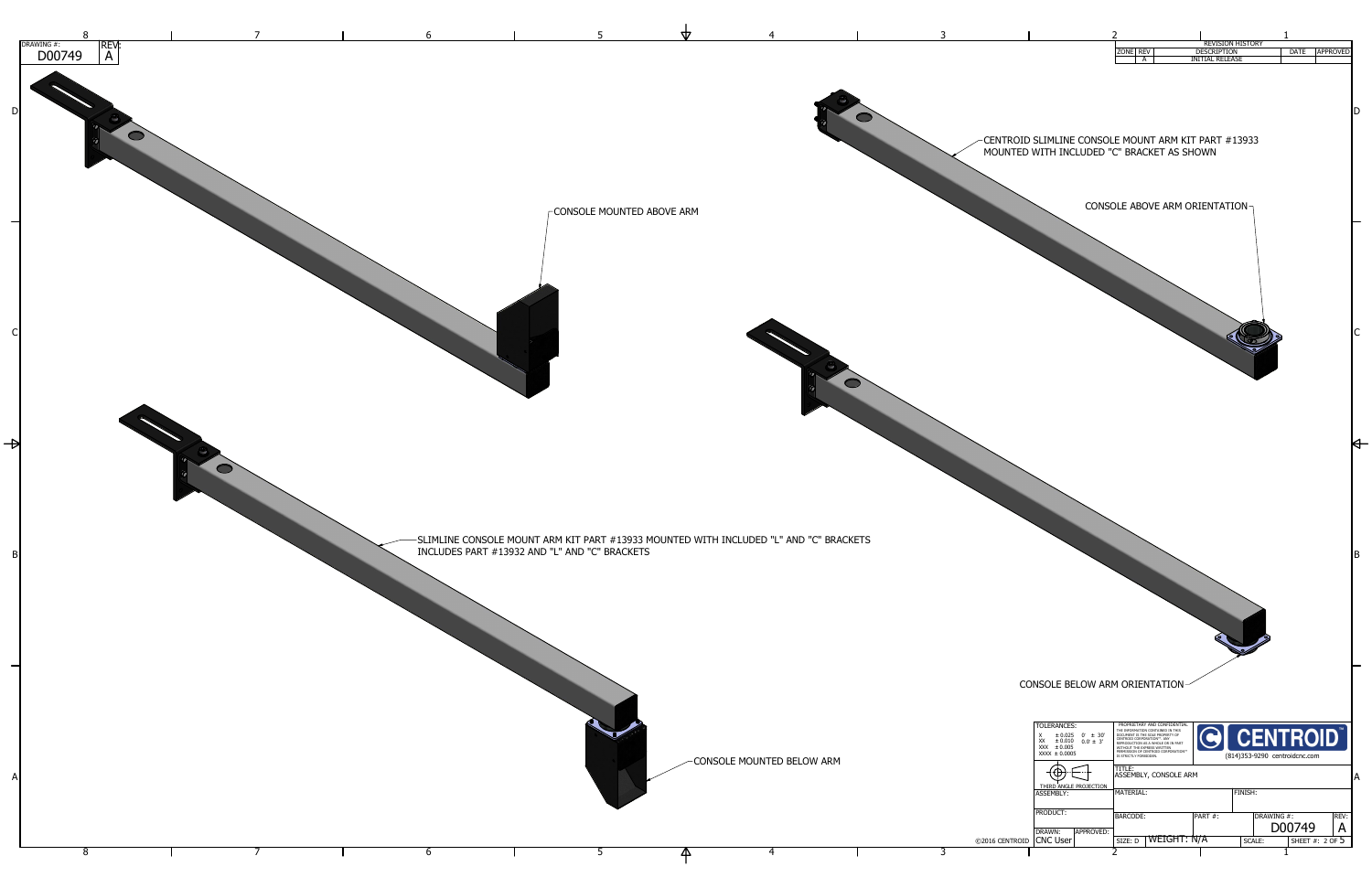



5

57

 $-$ SLIMLINE CONSOLE, PART #13181

5

4

6

7

8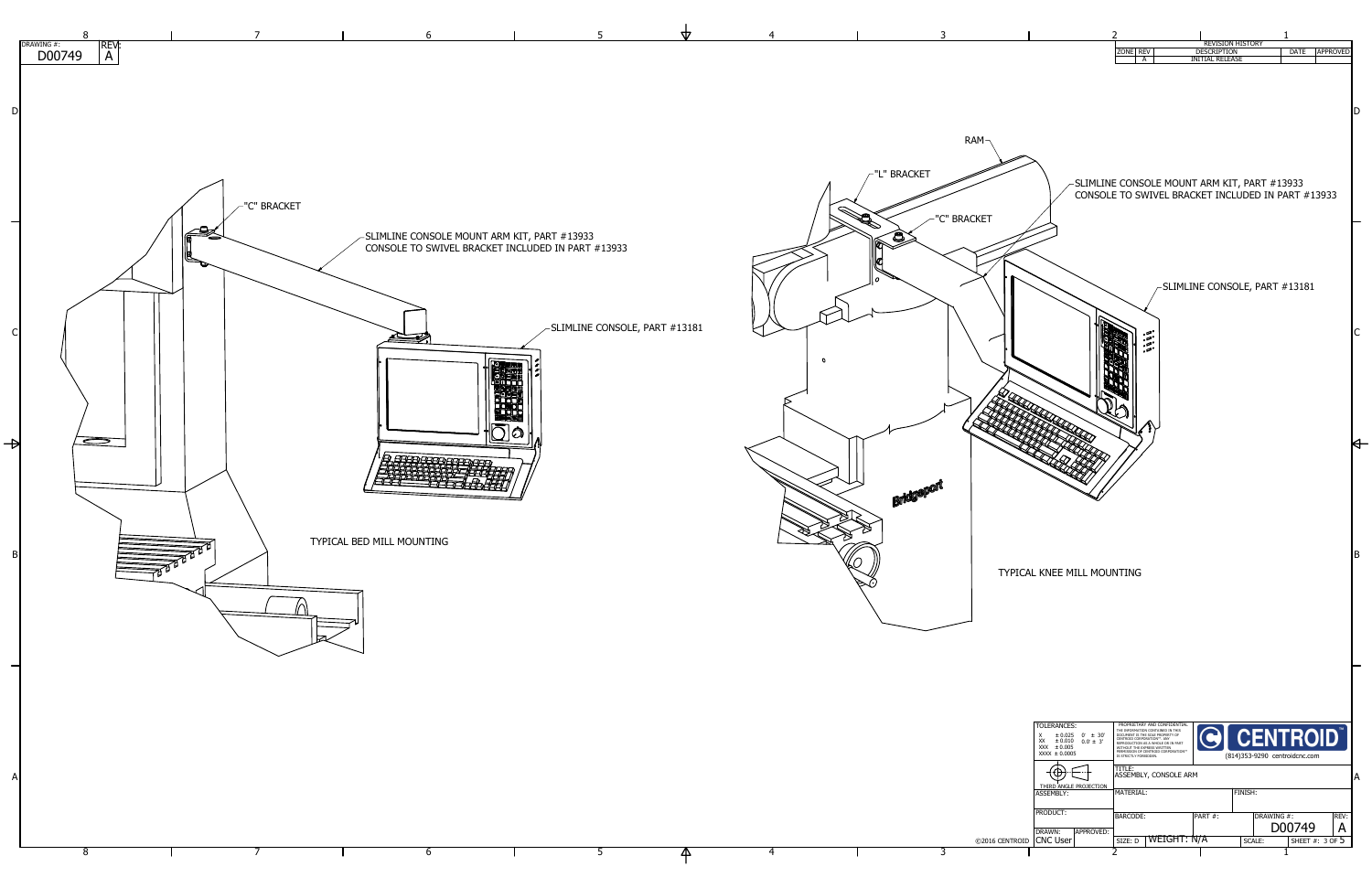